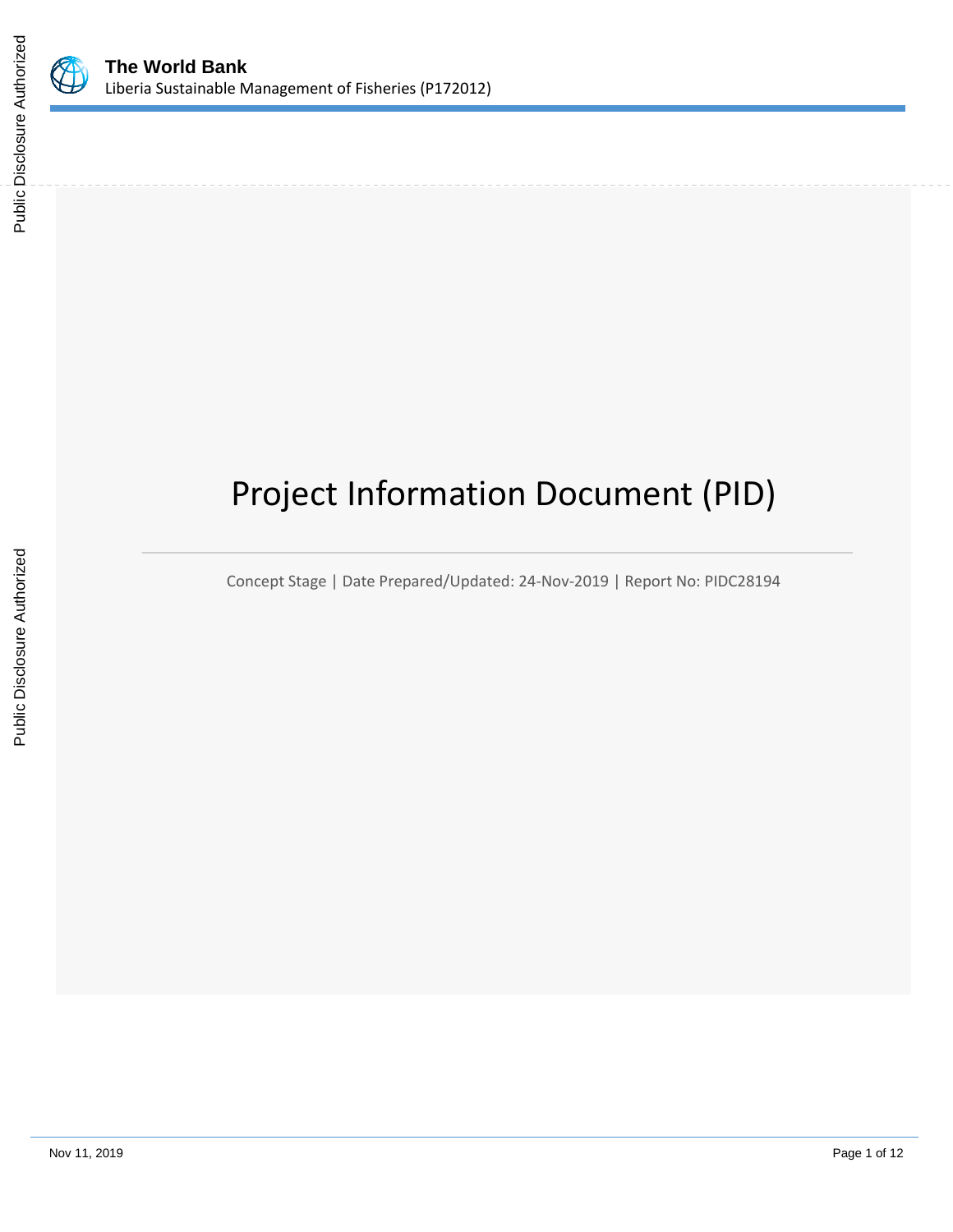

## **BASIC INFORMATION**

#### **A. Basic Project Data**

| Country<br>Liberia                                                 | Project ID<br>P172012                                 | Parent Project ID (if any)                                                           | Project Name<br>Liberia Sustainable<br>Management of<br>Fisheries (P172012)     |
|--------------------------------------------------------------------|-------------------------------------------------------|--------------------------------------------------------------------------------------|---------------------------------------------------------------------------------|
| Region<br>AFRICA                                                   | <b>Estimated Appraisal Date</b><br>Jul 15, 2020       | <b>Estimated Board Date</b><br>Oct 30, 2020                                          | Practice Area (Lead)<br>Environment, Natural<br>Resources & the Blue<br>Economy |
| <b>Financing Instrument</b><br><b>Investment Project Financing</b> | Borrower(s)<br>Ministry of Finance and<br>Development | <b>Implementing Agency</b><br>National Fisheries and<br><b>Aquaculture Authority</b> |                                                                                 |

**Proposed Development Objective(s)** 

Improve the management and utilization of selected fisheries.

### **PROJECT FINANCING DATA (US\$, Millions)**

#### **SUMMARY**

| <b>Total Project Cost</b> | 20.00 |
|---------------------------|-------|
| <b>Total Financing</b>    | 20.00 |
| of which IBRD/IDA         | 20.00 |
| <b>Financing Gap</b>      | 0.00  |

#### DETAILS

#### **World Bank Group Financing**

| International Development Association (IDA) | 20.00 |
|---------------------------------------------|-------|
| <b>IDA Credit</b>                           | 20.00 |

Environmental and Social Risk Classification **Concept Review Decision** 

Substantial Substantial Track II-The review did authorize the preparation to continue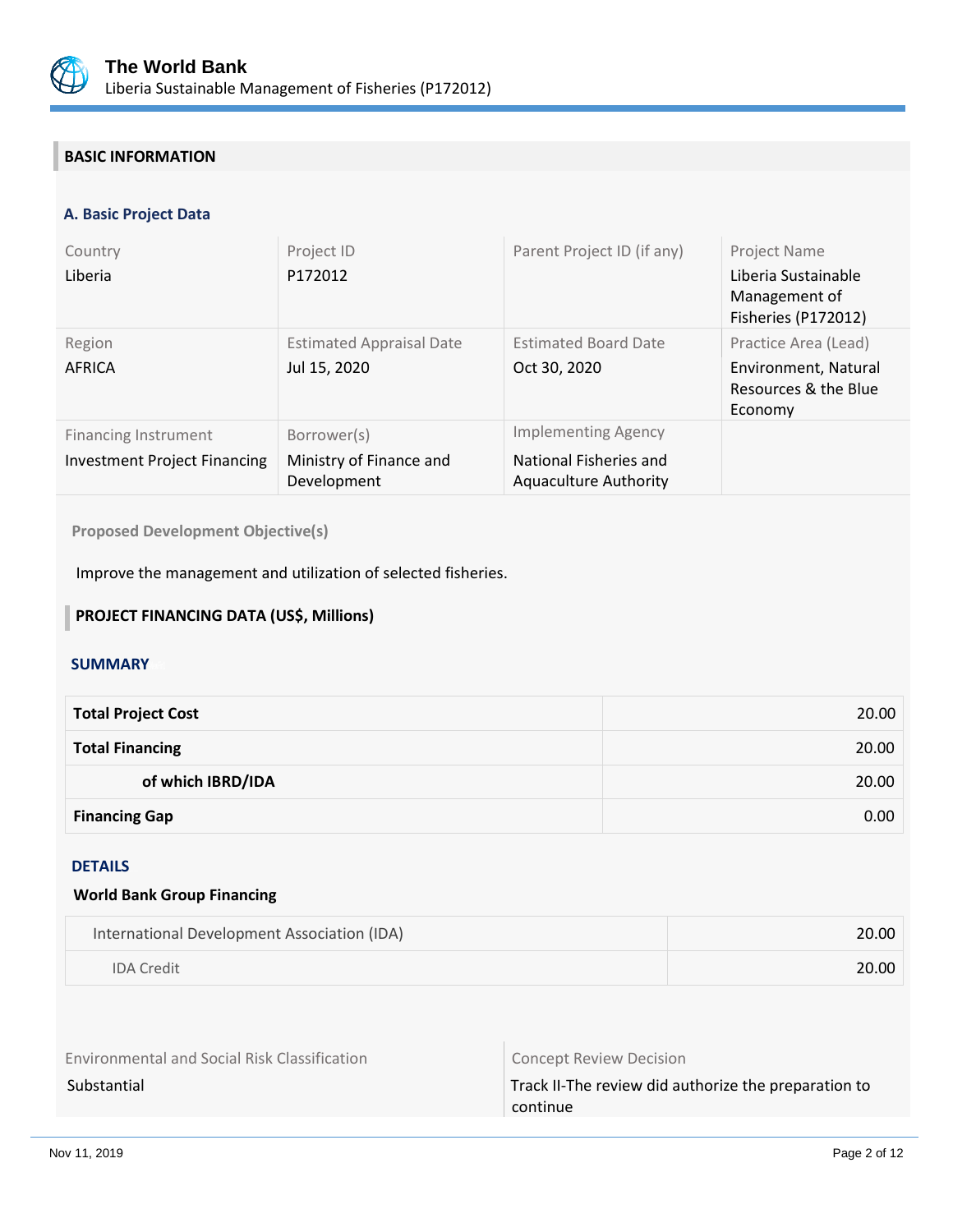

Other Decision (as needed)

#### **B. Introduction and Context**

#### Country Context

1. Liberia's economic performance over the last four decades has remained uneven, with marked deterioration in recent years. During 2004-2013, Liberia's economy registered an average annual rate of 7.4 percent. The outbreak of the Ebola in 2014 and the sharp decline in global prices for iron ore and rubber disrupted the growth of the Liberian economy and real GDP growth slumped to 0.7 percent in that year and zero percent in 2015. The longer-than-expected terms of trade shocks, exacerbated by the draw-down of the United Nations Mission in Liberia (UNMIL) peacekeeping forces, pushed the economy into recession in 2016. An incipient recovery then ensued during 2017-2018, which has since proved to be tepid and short-lived. Liberia's economy is projected to contract by 1.4 percent in 2019, owing principally to weak macroeconomic management and delayed policy responses to growing macroeconomic imbalances, stalled structural reforms, weak governance and low capacity. After 18 months of slow and insufficient policy response to the deterioration in economic conditions, the Government has now expressed its firm commitment to implementing policies that will ensure macroeconomic stability and improve public service delivery and return Liberia to a sustainable and inclusive growth path, including through engaging with development partners to unlock external financing.

2. The 2016 Household Income and Expenditure Survey (HEIS) estimated Liberia's national poverty rate at 50.9 percent, with 40.9 percent of the population living under the international poverty line of US\$1.9/day in 2011 purchasingpower parity (PPP) terms. By 2017-2018 the PPP had sunk to 42.4 percent as a result of negative per capita GDP growth rates. Non-monetary poverty indicators, including access to healthcare, education, and basic utility services are also low by regional and international standards, with especially acute rural-urban and gender disparities. Significant urban-rural, and gender disparities in poverty rates are driven, *inter alia*, by unequal access to land and other productive assets, infrastructure and public services, and markets for both goods and labor. Human development indicators for Liberia are among the lowest in the world: Liberia ranks 177 out of 188 countries evaluated by the latest United Nations Development Program (UNDP) Human Development Index in 2016, and access to basic services is very limited. Liberia is also a fragile state, emerging from past conflicts and the recent Ebola epidemics that resulted in the erosion of some important gains made in reducing poverty and vulnerability. Liberia is heavily dependent on foreign investment and imports, leaving it highly vulnerable to international markets fluctuations.

3. Like in many economies of West Africa coastal countries, Liberia and its populations are heavily dependent on the health of the marine and coastal environment – a common and shared asset of the region.<sup>1</sup> The coastal economy and population directly benefit from the goods and services that the marine and coastal environment provides, and extractive industries of renewable and non-renewable natural resources (e.g., fish, oil and gas) are a major source of income to Liberia and rural households. Important ecosystem benefits provided by the coastal and marine environment include natural coastal protection, climate regulation, carbon storage and biodiversity. Liberia has a long coastline of 570 kilometers with a continental shelf supporting marine fish resources that could make a significant contribution to local economic growth. Liberia has a continental shelf averaging of 34 km in width, affording an area of about 20,000 km<sup>2</sup> of fishing ground extending to 200 nautical miles<sup>2</sup>, and the coastal area is home to some 58 percent of the population.

 $1$  Coastal area is defined as an area between 50 m below mean sea level and 50 m above the high tide level or extending landward to a distance 100 km from shore. Source: United Nations Millennium Assessment. This definition also applies to coastal states.

<sup>2</sup> http://www.fcwc-fish.org/about-us/member-countries/76-liberia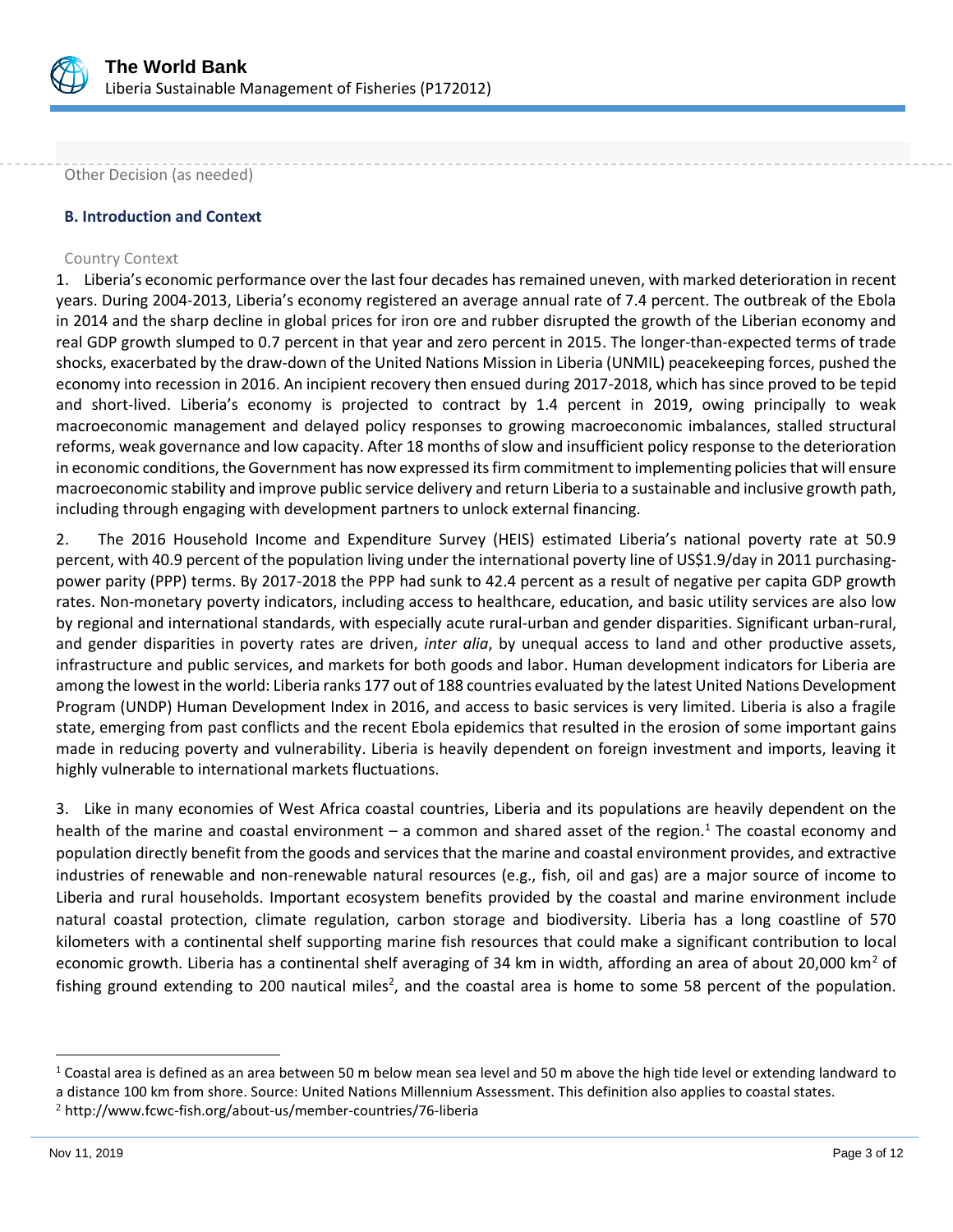

Although per capita fish consumption is relatively low compared to the world average, fish contributes to the animal protein needs of an estimated 80 percent of the total population.<sup>3</sup>

4. The marine and coastal environment provides opportunities for growth as fisheries are inherently shared and represent a large asset to Liberia. Migratory stocks such as high value tuna stocks and other pelagic fisheries stocks migrate through the waters of West African nations and together with non-migratory stocks are targeted by both local artisanal and foreign fleets. Through better management decisions for healthier and more productive fish stocks, less overcapitalization of the industry, and more value added locally, Liberia will be in a better position to help reduce poverty in coastal countries and supply nutritious food to the continent.

5. Liberia is vulnerable to the effects of climate change. Sea-level rise, coastal flooding, and more frequent and severe extreme weather events directly threaten coastal population in Liberia and elsewhere along the West African coast. Rising ocean temperature, acidification and changes in currents affect both the quantity and distribution of the fish species. Coastal mangroves provide natural protection ('green infrastructure') against winds and waves to prevent erosion and floods. They are also critical habitat for fish. However, mangroves are under constant threat from coastal communities' energy needs for cooking and smoking fish. Thus, conservation of natural assets such as coastal mangrove and sea grass bed contributes to the physical resilience of coastal communities and ensures the replenishment of fish stocks. Furthermore, due to expected shifts in the distribution of fish species in response to higher water temperatures, and a decrease in net primary productivity, Liberia's total annual landings are expected to be reduced by around 50 percent by the 2050s (IUCN Report, 2016). Better managed fisheries can help enhance the capital resilience of Liberia by providing better income and awareness for the local communities. Better equipment for the fishing vessels such as life jacket and Automatic Information System (AIS) can help improve safety at sea. Climate smart coastal infrastructure can help mitigate severe weather damage risk. Environmental protection and sustainable management of fisheries, therefore, must be addressed as part of an integrated effort toward sustainable and inclusive growth.

#### Sectoral and Institutional Context

6. **The coastal counties of Liberia are endowed with some of the richest fishing grounds in the world, contributing in a significant way to people's livelihoods, nutrition and the overall economies**. Fisheries currently represent at least 10 percent of Liberia national GDP. The fisheries sector directly and indirectly employs more than 3 million people throughout coastal West Africa. In Liberia, the sector provides a means of employment and livelihood for about 11,250 people who are engaged on a full-time basis, and perhaps hundreds of thousands more on a part-time basis.<sup>4</sup> During the Ebola outbreak in Liberia, fish was the main source of food when the agriculture sector almost collapsed. Ensuring the productivity of the fishery sector and reducing post-harvest loss can help contribute to both the food security and value generation agenda.

7. **Despite the importance of Liberia's marine fisheries, this industry has been seriously underperforming over the last twenty years due to biological and economic overfishing.**As a result, overall fish stocks are dwindling, and the fishing industry is not profitable. Overfishing is mainly the result of poor fisheries governance and management as well as Illegal, Unreported, and Unregulated (IUU) fishing, costing the Liberia and the West Africa region an estimated US\$1.3 billion in lost legal revenues a year.<sup>5</sup> Overfishing in the region is consistent with global trends; it is estimated<sup>6</sup> that aggregate fishing

<sup>3</sup> http://www.fao.org/ag/agp/agpc/doc/counprof/liberia/liberia.htm

<sup>4</sup> FAO Fisheries Country Profile, Liberia:<http://www.fao.org/fi/oldsite/FCP/en/LBR/profile.htm>

<sup>5</sup> Africa Progress Panel (2014). *Grain, Fish, Money: Financing Africa's Green and Blue Revolutions*. Africa Progress Report 2014.

<sup>6</sup> Ye, Y., Cochrane, K., Bianchi, G., Willmann, R., Majkowski, J., Tandstad, M. & Carocci, F. 2013. Rebuilding global fisheries: the World Summit Goal, costs and benefits. *Fish and Fisheries*, 14(2): 174–185.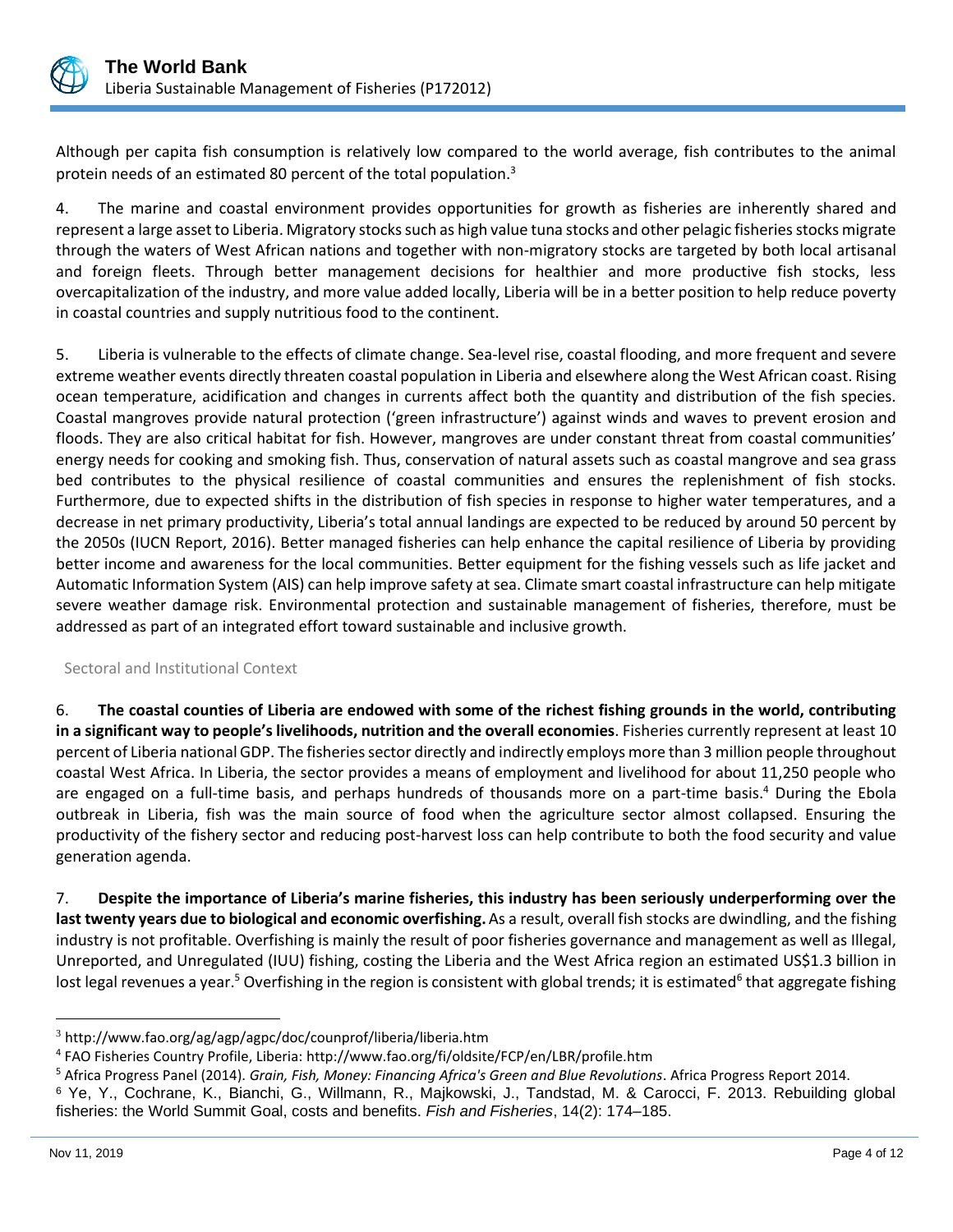

effort would need to be reduced by over 50 percent to reach a profit-maximizing equilibrium, which would allow additional 1.9 million tons of catch per year and an increase in profits from US\$0.3 billion in 2012 to US\$10.3 billion annually in perpetuity.<sup>7</sup> During WARF-P Phase I, registration for canoe sectors was completed, but the licensing scheme was only introduced in the industrial and semi-industrial sectors. How to control new entrants, reduce existing fishing effort among all the sectors is critical to move the sector forward towards a more ecological, social, and economically sustainable manner.

8. **The profitability of the seafood industry in Liberia is also limited by poor post-harvest practices**. Like in many countries in the region, poor handling practices, both on board and on shore, result in losses in the quantity and quality of products. Globally, a third of reported catches is said to be wasted in various parts of the seafood value chain. Adopting simple measures to preserve catches onboard vessels and along the value-chain could reduce spoilage and increase the value of catches. Improving marketing practices can help fishers obtain better prices. Investments in post-harvest practices, specifically, in the reduction of post-harvest losses, could increase the value of fish production *without catching more fish*, thereby improving national and local food security and safety.

9. **Aquaculture has increasing demand from Liberia and other West Africa countries.** Aquaculture is currently estimated to account for approximately 13 percent (10.2 million tons) of world fish production. Local and international demand for fish products is expected to continue increasing, creating additional pressure on the resources. Farming fish as a source of income and food has only recently begun to be exploited in Liberia and other West Africa countries, but holds a great yet untapped potential because of its suitable natural environment and the relatively stable political climate in Liberia currently. In Liberia, the capacity is low from the hatchery facilities for fingerlings, to feed supply and farming equipment and technology. However, some pilots on tilapia, and other species are ongoing. It is important to support research on business model development, suitable species identification, and demonstration farm establishment for Liberia and coastal counties so both the public and private sector can benefit from it and develop their investment strategy accordingly.

10. Under the West Africa Regional Fisheries Program (WARF-P) funded by the World Bank, Liberia developed Inshore Exclusive Zone (IEZ) for artisanal fishermen, and drafted the enabling legislation; completed registration of small-scale fishing fleets; achieved improvements in the national fishing fleet licensing policies in a number of fisheries and an overall enhancement in licensing transparency; improved monitoring capabilities by putting in place a satellite-based vessel monitoring system for industrial fleets; increased sea patrols to combat illegal fishing; and witnessed official recognition of community fisheries management rights in a number of pilot sites. To date just a single Community Managed Association (CMA) was set up in Liberia. Based on an evaluation of by using Fishery Performance Indicators (FPIs) in a sample community in Liberia, WARF-P has helped the country to achieve better performance in social, economic, and ecological dimensions, which is also verified from the interview of the local fishing communities. Overall, the WARF-P had a particular impact on the levels of illegal fishing in Liberia, with the rate of infractions declining by over 50 percent. As a result, on a localized basis, fishing communities in Liberia have started to see the resource base rebuild and productivity increase (Figure 1).

<sup>7</sup> World Bank (forthcoming). *The Sunken Billions Revisited: Progress and Challenges in Global Marine Fisheries*.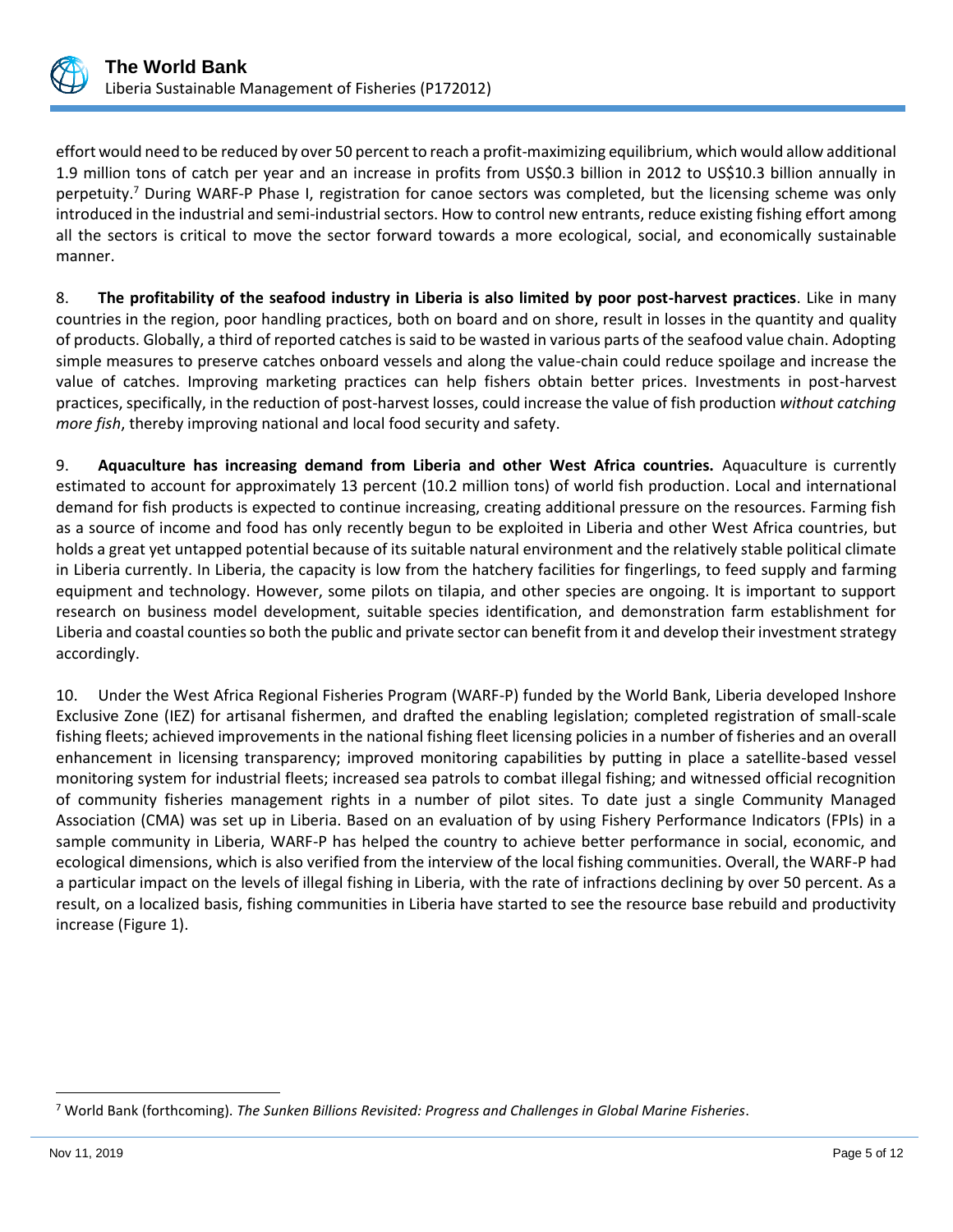

Comparison of the Artisanal Fishery Performance in West Point Liberia in 2011 & 2015





11. **With the WARF-P closed, Liberia requires continued support to maintain the positive results achieved, and scale up the effort at the regional, national and community levels.** In fact, Liberia is merely at the beginning of the long-term process normally needed to transition into sustainable management systems of the fisheries sector. Liberia needs to expand its policy reforms and adequately manage its fishing capacity and fishing activities in the small-scale segment. At the community level, it is key to obtain full and active engagement of fishing communities in policy design and certain fisheries management activities (e.g., access control and surveillance) in promoting good practices at the community level.

12. **The proposed project will integrate lessons learned from earlier projects within and outside the WARF-P**. At the regional, national, and community levels, the WARF-P gained a wealth of experience and observations from which the new project can learn. First of all, tangible progress in combatting IUU fishing in Liberia and other West African countries was achieved as the first step in governance reform, with most of the WARF-P's targets met if not exceeded – though this still requires continued effort and investment to be sustained. WARF-P had to acknowledge that many West African states simply lacked the capacity to deliver fisheries governance reform at the spatial scales needed, but also that community management pilots managed to effectively change rules to limit fishing effort and increase overall benefits. Overall, government officials often were unwilling to pursue reforms that would affect easy revenues and possible vested interests.

13. The proposed project aims to look for additional incentives to support reforms and performance, learning from the good experience of using disbursement-linked indicators (DLIs) in the WARF-P projects in Guinea and Mauritania. The proposal is to use DLIs to improve the rigor and transparency in the project M&E processes and to enhance ownership of the project and motivations for delivering results by the client countries. Liberia will be required to publish specified fisheries management information for the disbursement of portions of the credit. In conjunction with the DLI mechanism, the project will also adopt a "training-for-results" approach, where well performing key civil servants receive specific training upon meeting a set of criteria of DLIs. As most African civil servants have a genuine eagerness for receiving training as a path for career development, it is expected to be a highly effective incentive.

14. **With proper governance and careful planning, the fisheries sector could generate significantly greater economic benefits**. Successful efforts to control illegal industrial trawlers within Liberian territorial waters gave confidence to the EU to sign a five-year partnership agreement on tuna fisheries. Under this agreement, Liberia can receive an annual license fee and catch bonus from its industrial pelagic fishery subsector, which previously provided little benefit to the country. The agreement boosted the annual revenue of the Bureau of National Fisheries (BNF) to about US\$2.6 million in 2016, or 30 times its 2006-2010 average. The composition of revenue also shifted from primarily fines to primarily license fees, indicating a positive trend toward financial sustainability. The healthy status of Liberia's fish stocks provides a valuable opportunity to develop Liberia's domestic industrial and semi-industrial fisheries. To seize this opportunity, the government needs to provide secure fishing rights, strong legal enforcement, and consistent stock monitoring and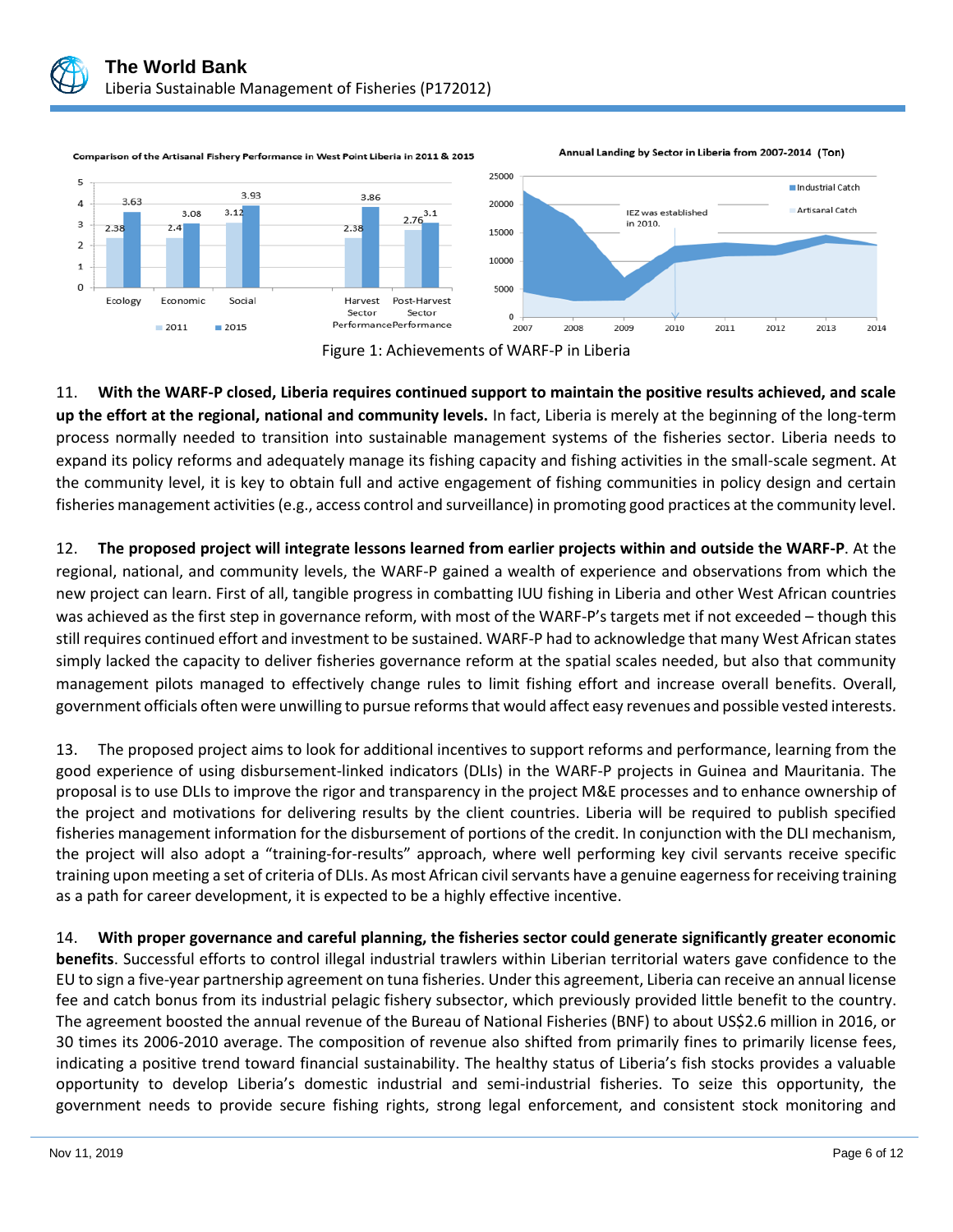

surveillance, while fishery operators will need to utilize modern multi-purpose vessels and land selected products for processing.

Relationship to CPF

15. The proposed project is aligned with the FY19-FY24 Country Partnership Framework (CPF) for Liberia and regional strategies and objectives and the countries' IDA/IFC/MIGA engagement strategies.

16. **Country Partnership Framework (FY19-FY24):** Specifically, CPF Pillar 1 (Strengthening institutions and creating an enabling environment for inclusive and sustainable growth) encompasses three objectives aimed at promoting sustainable and inclusive growth. Objective 1 reflects the government's emphasis on public-sector transparency and probity as a foundation for good governance. Objective 2 emphasizes the development of the rural economy outside land concessions, where most of the poor derive their livelihood from low-productivity farming. Objective 3 addresses the need to enhance the business climate for micro, small and medium enterprises (MSMEs) to expand employment and income-generating opportunities in both the urban and rural economies and in the value chains that link them. The potential of Liberia's agriculture, fishery and forestry sectors that account for over 60 percent of Liberia's GDP and provide livelihoods for about two-thirds of the population remains largely untapped. The sector employs an estimated 15,000 fishermen, as well as an additional 25,000 fish processors and traders, and seafood provides at least 60 percent of national protein requirements. However, the sector operates far below its potential and faces significant governance and sustainability challenges. Expansion of employment opportunities, especially for the country's large and growing cohort of young workers, can encourage more investment in value addition across the primary sector and boost the output of agriculture, agribusiness, fishing, and forestry and facilitate inclusive growth.

17. **Africa Strategic Framework:**<sup>8</sup> The proposed project is very closely aligned with the Region's priority areas of creating opportunities for growth and poverty reduction by boosting agricultural productivity and commercial farming; and building resilience and supporting growth. In particular, the project is aligned with the Strategic Priority of helping countries find sources of growth beyond minerals, oil and gas by filling knowledge gaps, removing policy constraints and identifying constraints to long term financing. The project will support these priorities by sustainably increasing the competitiveness of the West African fishing industries through governance reform and strengthening the enabling environment for private investment. Furthermore, as stated in the previous Country Partnership Strategies (CPSs), the Bank committed to support the promotion of competitive, sustainable and modern fisheries in both countries, through improved management and productivity of the sector, ultimately contributing to job creation and poverty reduction. Within this framework, the proposed project's long-term development impact is to spur growth and promote poverty reduction by strengthening of the fisheries sector, addressing fragility and building resilience.

#### **Project Location**

18. The proposed project will be implemented with focus on the coastal communities covering the coastal counties in Liberia. However, in the case of promoting aquaculture development in the country, project areas could extend to other onshore parts of the country.

<sup>8</sup> Africa Region: Sustaining Growth and Fighting Poverty amid Rising Global Risks (Regional Update 2016) http://intresources.worldbank.org/INTAFRICA/Resources/AFR-Regional-Update-2016.pdf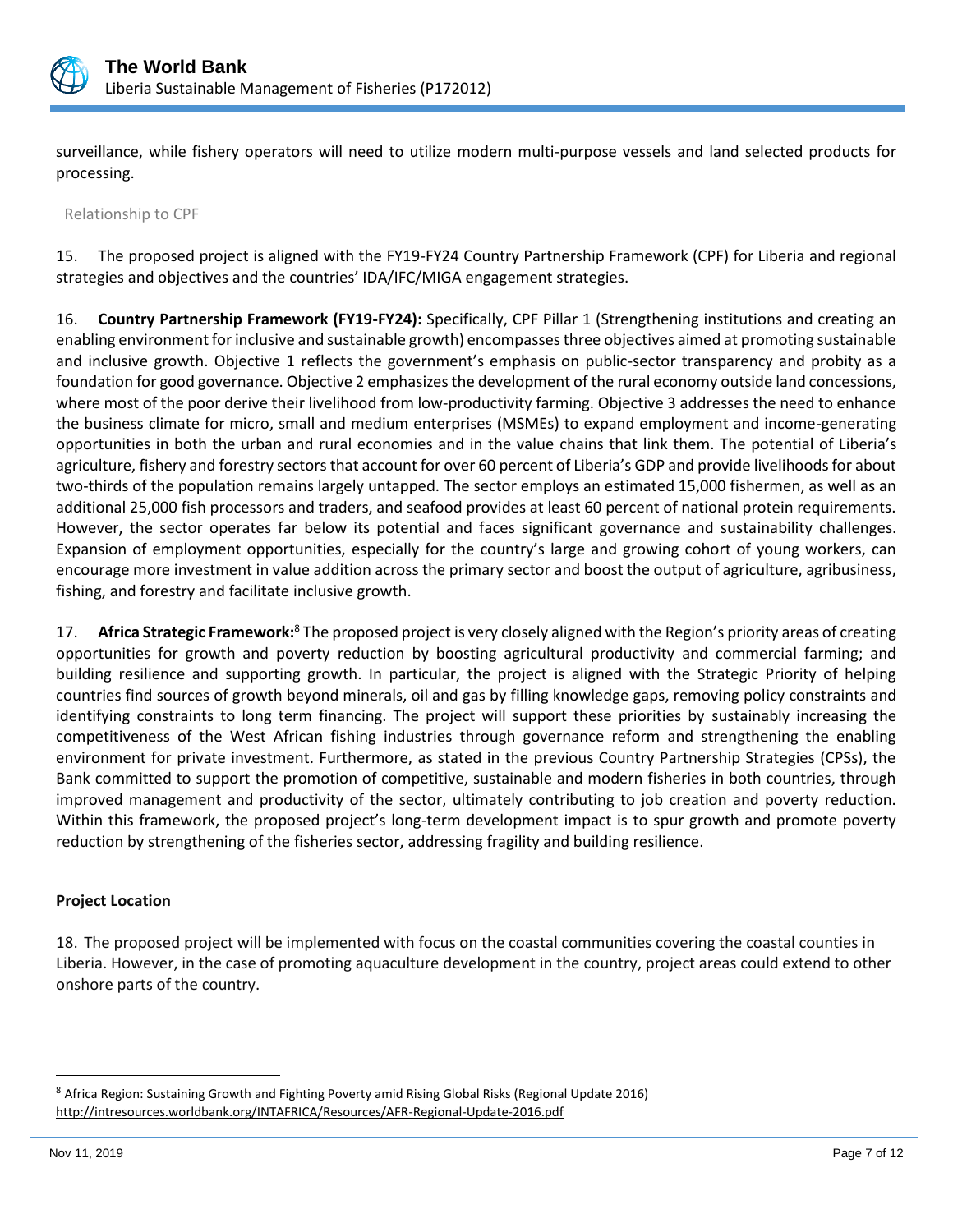

#### **C. Proposed Development Objective(s)**

19. The PDO of the proposed project is to improve the management and utilization of selected fisheries.

Key Results (From PCN)

- 20. The proposed PDO-level results indicators of the project are as follows:
	- (1) Fisheries management plans developed and implemented (number) (corporate results indicator CRI) (to be defined exactly what a fisheries management plan means).
	- (2) Share of local population consulted in preparation of fisheries management plans (disaggregated by interest group and gender) (citizen engagement and gender indicators).
	- (3) Number of women adopting improved fish smoking, drying and packaging technologies (citizen engagement and gender indicators).
	- (4) Fishing effort in selected fisheries aligned with the precautionary principle (number of registered/authorized boats and vessels, tonnage, duration of license (month)/closed season (month)
	- (5) Share of landings under improved practices at selected landing sites (%) (including 1. handling on boats/vessels and 2. On-shore handling and initial processing).

#### **D. Concept Description**

#### **Component 1: Improving management of selected fisheries (US\$2.5 million)**

#### *Sub-component 1.1. Institutional strengthening and capacity building*

21. This sub-component will support ongoing reforms of key aspects of the sector's institutional, policy and legislative regimes, and also strengthen and equip national and subnational fisheries institutions with capacity to sustainably manage the sector and fisheries resources. The component will also support enhancing cooperation and coordination mechanisms and capacity building across the various sector actors. Specifically, this component will support among others (i) the implementation of the Fisheries Bill and regulations; (ii) organizational reform of fisheries administration; (iii) the harmonization of fisheries policies and legislation (particularly those related to fishing licensing, close seasons, MPAs, etc.) with other sectoral policies; (iv) strengthening of National Fisheries and Aquaculture Authority (NaFAA) Monitoring, Control, and Surveillance (MCS) capacity through training of staff and improving the observer program; (v) specialized training on MCS technology, data sharing and analysis; (vi) enhancing functionality of national monitoring center; (vii) development and operationalization of a national fisheries information system (dashboard); (viii) improving the national vessel registry; (ix) peer-to-peer knowledge sharing and study tours/workshops/conferences/internships; (x) mobilize regional technical expertise to support the implementation of project-funded national and community-level activities; (xi) conducting fisheries stocks assessment in national waters to value the available resources and better planning of the balance between conservation and commercial fisheries sector development; (xii) formal training of NaFAA staff at M.Sc and Ph.D level; and (xiii) development and implementation of fisheries curriculum at the university of Liberia.

22. Aquaculture production holds a largely untapped potential for Liberia and other countries in the West Africa region. With a suitable natural environment, and a relatively stable political climate Liberia offers a potential investment destination for aquaculture. Thus, this sub-component will complement support received by Liberia from other financiers by supporting the development of policy and regulatory framework for sustainable aquaculture and improvement of capacity to support aquaculture. Project funds will be used to finance pilot aquaculture technology research, such as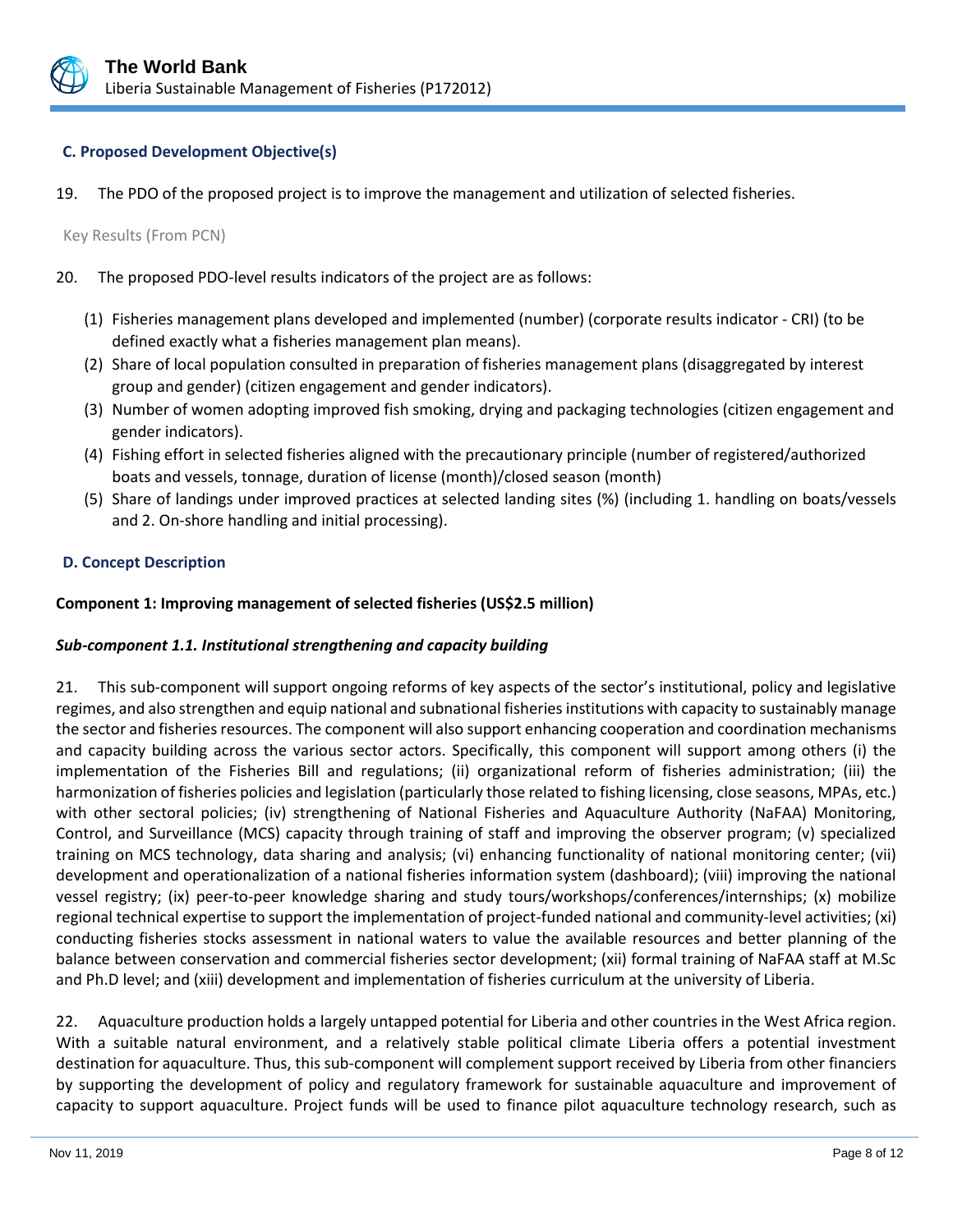

catfish, cutlass fish, tilapia, and shellfish. Besides, the sub-component will support developing zoning strategy to help identify prone aquaculture areas along the coastline.

### *Sub-component 1.2. Improving management of selected fisheries*

23. This sub-component will sustain and enhance the national fisheries reform results obtained during the WARF-P project and prepare Liberia for the long-term goal of sustainable fisheries sector growth led by the private sector and embracing stronger and sustained participation by fishing communities. The project will provide support towards the sustainable management of the sector and fisheries resources*.* Project funds would provide:

*(a) Support to the management of fisheries resources and fleet through diverse interventions directed towards helping to* (i) develop fishery management plans for selected fisheries; (ii) conduct stock assessment for selected fisheries; (iii) improve the inland fishery management. Also, the component will focus on the management of fleet by supporting (i) MCS' activities such as vessels inspections at sea, at port, and beach combing; (ii) regularly publishing license information; (iii) developing infraction report and analysis template and generating newsletter or bulletin for management on a regular basis; (iii) piloting drones as a cost-efficient way to conduct MCS as the patrol boat running cost is very high; (iv) ensuring observer program 100% coverage with proper training and data collection; (v) strengthening registration, marking and licensing regime and improving its reliability and consistency; and (vi) piloting of alternative fishing vessels, gears and technologies.

*(b) Support to community-led fisheries management.* Under this pillar the project will seek to empower fishing communities with the capacity to better manage local fishery resources and become active participants in the process of inclusive and sustainable development. Specifically, this pillar will (i) support community-based fishery management by working with national and local fishermen associations or CMAs, facilitating their establishment and helping with bylaw development, rights recognition through policy and local authority, and empowering the local communities with skills and better knowledge; (ii) support the establishment of co-management and co-administration mechanisms between CMAs and LAFA; (iii) support an improvement on community surveillance as there are reported cases of fish smuggling without correct documentation in the border areas and illegal fishing activities in the artisanal sector; (iv) provide credit for alternative livelihood to reduce fishing effort; (v) conduct sensitization and awareness campaigns safety at sea, HIV/AIDs prevention, etc.; and (vi) undertake coastline management, including mangrove conservation, re-forestation and rehabilitation in coastal communities.

*(c) Support to management of information on fisheries.* This sub-component will (i) digitalize data collection and the supporting statistics system by using cellphone apps; (ii) scale-up the use of Automatic Identification System (AIS) technology, taking lessons from successful pilot applications carried out in Robertsport and West-Point in Liberia, to collect landing data on daily basis. Also, AIS technology can help improve safety at sea for small-scale fishing vessels and curtail IUU fishing by enabling monitoring activity at sea. In addition, the AIS Class B technology, can track fishing routes; and (iii) conduct VMS and AIS data analysis training and reporting.

#### **Component 2: Improving handling of fish and fish products (US\$15.0 million)**

24. *Sub-component 2.1. Strengthening national post-harvest value systems.* This sub-component will support (i) procurement of fishing equipment and gears, including fiber glass semi-industrial vessels for piloting in 9 counties); (ii) expansion of the NaFAA office to create additional work space for project and NaFAA staff; (iii) construction/expansion of the fishery hub at the Mesurado pier which is under development in Monrovia to provide for a semi industrial and artisanal fish landing site with shore facilities for fish auction, processing and marketing, and provision for private sector investment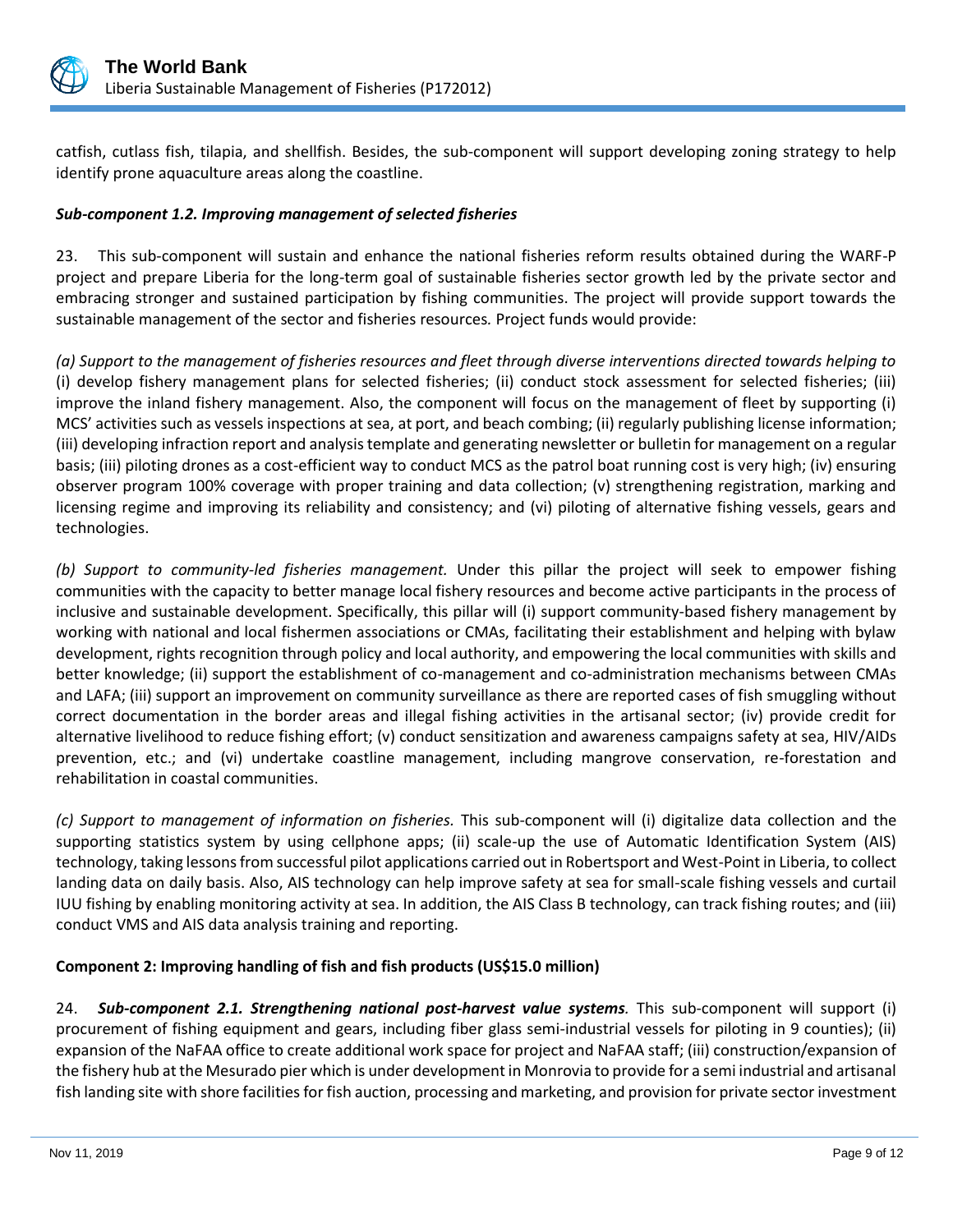

in ice production and chill storage. Facilities will include a quay, central fish market, processing area, landing pontons, ice plant, chill stores, etc.; (iv) finance fisheries landing site improvements are also planned at Buchanan, Greenville, River Cess and Harper; (v) other basic infrastructure construction or rehabilitation to provide better landing sites, markets, toilets, water facilities, and post-harvest processing facilities in selected communities; (vi) training and skills upgrading, and provision of financial and technical assistance to fishers, fish producers, handlers and processors, fishmongers and exporters on basic hygiene practices and sanitary procedures; (vii) value-addition to enhance market access and shelf-life; (viii) product branding and certifications to adhere to standards and sustainability requirements; (ix) facilitate the procurement of legal fishing materials through private business people; and (x) identifying needs, feasibility and development for suitable landing sites, ice making and cold storage facilities in selected fishing communities.

25. *Sub-component 2.2. Support focused on women.* As women are important players in the fisheries sector in Liberia, particularly in the post-harvest sector, the project will have specific activities to support women and women entrepreneurship development, including financial management such as (i) helping set up women associations to increase their voice as a stakeholder in the fisheries sector; (ii) providing training and demonstration on better product handling, especially in fish smoking and drying technology as well as packaging to enhance shelf-life; (iii) providing training in business development and book-keeping; (iv) adoption of improved smoking technologies; (v) providing micro-credit for women and women associations to implement their business ideas; (vi) developing women leadership skills; and (vii) improving the sanitary and hygiene conditions in the fishing communities.

#### **Component 3: Project management (US\$2.5 million)**

26. This component will support the implementation, management, coordination and oversight of the proposed project, including establishing and implementing a simple and smart monitoring and evaluation (M&E) system, and training of the implementing entities on applying the new World Bank's environmental and social framework (ESF) and standards (ESS). Among others, this component will also finance the establishment and operations of project implementation units/entities (PIUs), including the salaries of staff hired to implement the proposed project. Furthermore, the component will provide funds for new and relevant studies identified and agreed during implementation of the project. Funds from this component can also be used to prepare follow on projects or additional financing,

#### **Project Preparation Advance (US\$2.17 million)**

The Government will be submitting a request for a project preparatory advance (PPA) to finance a number of preparatory activities, including consultancy services and studies, non-consultancy services, operation and maintenance as well salaries of project staff. The estimate under the PPA amounts to US&2,169,516.00 and will be part of the total project envelope of US\$20 million.

| Legal Operational Policies                                         | Triggered? |
|--------------------------------------------------------------------|------------|
| Projects on International Waterways OP 7.50                        | No         |
| Projects in Disputed Areas OP 7.60                                 | <b>No</b>  |
| Summary of Screening of Environmental and Social Risks and Impacts |            |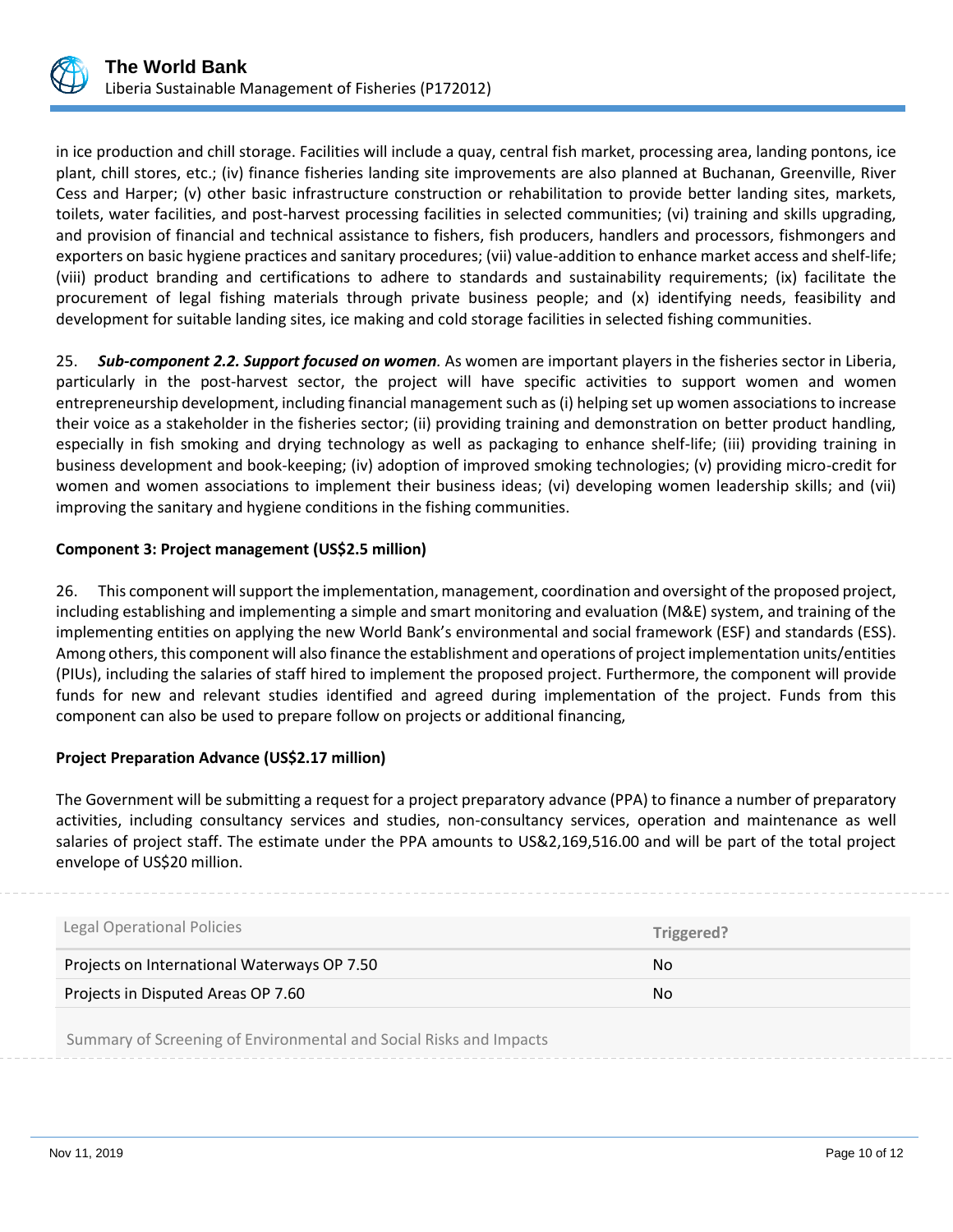

#### **CONTACT POINT**

#### **World Bank**

Edward Felix Dwumfour Senior Environmental Specialist

#### **Borrower/Client/Recipient**

Ministry of Finance and Development Johnny Tarkpah Assistant to the Minister jstarkpah@yahoo.com

#### **Implementing Agencies**

National Fisheries and Aquaculture Authority Emma Metieh Director General metiehemma@yahoo.com

# **FOR MORE INFORMATION CONTACT**

The World Bank 1818 H Street, NW Washington, D.C. 20433 Telephone: (202) 473-1000 Web:<http://www.worldbank.org/projects>

#### **APPROVAL**

Task Team Leader(s): Edward Felix Dwumfour

#### **Approved By**

| <b>Environmental and Social Standards</b><br>Advisor: |  |
|-------------------------------------------------------|--|
| Practice Manager/Manager:                             |  |
| Country Director:                                     |  |